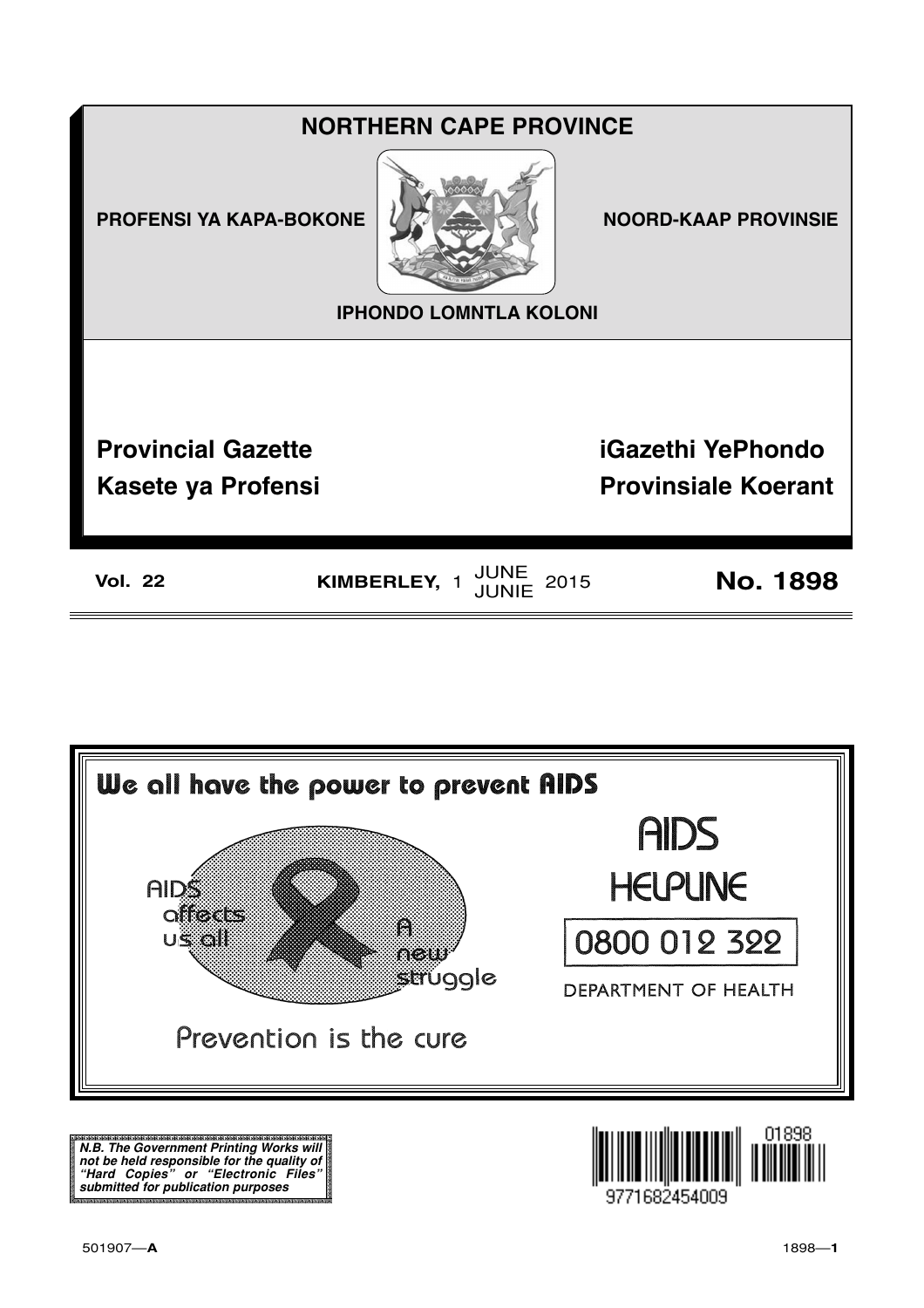# **from Government Printing Works IMPORTANT** Information

Dear Valued Customers,

Government Printing Works has implemented rules for completing and submitting the electronic Adobe Forms when you, the customer, submits your notice request.

Please take note of these guidelines when completing your form.

**GPW Business Rules**

1. No hand written notices will be accepted for processing, this includes Adobe forms which have been completed by hand.



3. Notices brought into GPW by "walk-in" customers on electronic media can only be submitted in Adobe electronic form format. This means that any notice submissions not on an Adobe electronic form that are submitted by the customer on electronic media will be **rejected**. National or Provincial gazette notices, where the Z95 or Z95Prov must be an Adobe form but the notice content (body) will be an attachment.

or Z95Prov must be an Adobe form but the notice content (body) will be an attachment.

- 4. All customers who walk in to GPW that wish to submit a notice that is not on an electronic Adobe form will be routed to the Contact Centre where the customer will be taken through the completion of the form by a GPW representative. Where a customer walks into GPW with a stack of hard copy notices delivered by a messenger on behalf of a newspaper the messenger must be referred back to the sender as the submission does not adhere to the submission rules.
- 5. All notice submissions that do not comply with point 2 will be charged full price for the notice submission.
- 6. The current cut-off of all Gazette's remains unchanged for all channels. (Refer to the GPW website for submission deadlines – www.gpwonline.co.za)
- 7. Incorrectly completed forms and notices submitted in the wrong format will be rejected to the customer to be corrected and resubmitted. Assistance will be available through the Contact Centre should help be required when completing the forms. (012-748 6200 or email info.egazette@gpw.gov.za)
- 8. All re-submissions by customers will be subject to the above cut-off times.
- 9. All submissions and re-submissions that miss the cut-off will be rejected to the customer to be submitted with a new publication date.
- 10. Information on forms will be taken as the primary source of the notice to be published. Any instructions that are on the email body or covering letter that contradicts the notice form content will be ignored.

You are therefore advised that effective from **Monday, 18 May 2015** should you not comply with our new rules of engagement, all notice requests will be rejected by our new system.

Furthermore, the fax number **012- 748 6030** will also be **discontinued** from this date and customers will only be able to submit notice requests through the email address submit.egazette@gpw.gov.za.







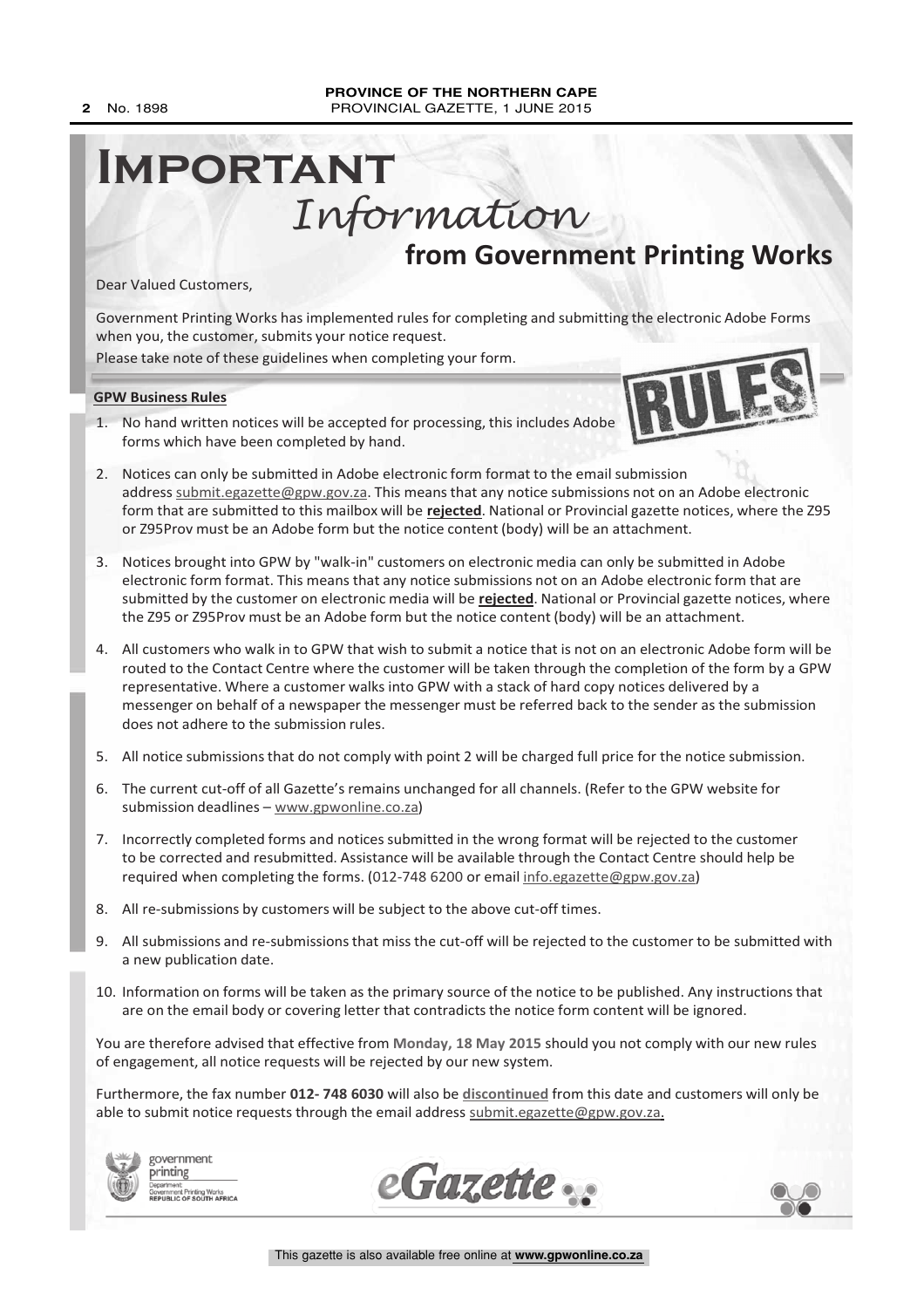#### **PROVINSIE NOORD-KAAP** PROVINSIALE KOERANT, 1 JUNIE 2015 No. 1898 3



**DO** use the new Adobe Forms for your notice request. These new forms can be found on our website: www.gpwonline.co.za under the Gazette Services page.

**DO** attach documents separately in your email to GPW. (In other words, your email should have an Adobe Form plus proof of payment – 2 separate attachments – where notice content is applicable, it should also be a 3<sup>rd</sup> separate attachment)

**DO** specify your requested publication date.

**DO** send us the electronic Adobe form. (There is no need to print and scan it).



**DON'T** submit request as <sup>a</sup> single PDF containing all other documents, i.e. form, proof of payment & notice content, it will be **FAILED** by our new system.

**DON'T** print and scan the electronic Adobe form.

**DON'T** send queries or RFQ's to the submit.egazette mailbox.

**DON'T** send bad quality documents to GPW. (Check that documents are clear and can be read)

|  | <b>Form Completion Rules</b> |  |
|--|------------------------------|--|
|  |                              |  |

|                | <b>Form Completion Rules</b>                                                                               | $\Gamma$                                                                                                                                                                                                                                                                                                                                                                                 |
|----------------|------------------------------------------------------------------------------------------------------------|------------------------------------------------------------------------------------------------------------------------------------------------------------------------------------------------------------------------------------------------------------------------------------------------------------------------------------------------------------------------------------------|
| No.            | <b>Rule Description</b>                                                                                    | <b>Explanation/example</b>                                                                                                                                                                                                                                                                                                                                                               |
| $\mathbf 1$ .  | All forms must be completed in the chosen<br>language.                                                     | GPW does not take responsibility for translation of notice<br>content.                                                                                                                                                                                                                                                                                                                   |
| 2.             | All forms must be completed in sentence<br>case, i.e. No fields should be completed in all<br>uppercase.   | e.g. "The company is called XYZ Production Works"                                                                                                                                                                                                                                                                                                                                        |
| 3 <sub>1</sub> | No single line text fields should end with any<br>punctuation, unless the last word is an<br>abbreviation. | e.g. "Pty Ltd.", e.g. Do not end an address field, company<br>name, etc. with a period (.) comma (,) etc.                                                                                                                                                                                                                                                                                |
| 4.             | Multi line fields should not have additional<br>hard returns at the end of lines or the field<br>itself.   | This causes unwanted line breaks in the final output, e.g.<br>Do not type as:<br>43 Bloubokrand Street<br>Putsonderwater<br>1923<br>Text should be entered as:<br>43 Bloubokrand Street, Putsonderwater, 1923                                                                                                                                                                            |
| 5.             | Grid fields (Used for dates, ID Numbers,<br>Telephone No., etc.)                                           | Date fields are verified against format CCYY-MM-DD<br>$\bullet$<br>Time fields are verified against format HH:MM<br>$\bullet$<br>Telephone/Fax Numbers are not verified and allow<br>$\bullet$<br>for any of the following formats limited to 13<br>characters: including brackets, hyphens, and spaces<br>0123679089<br>$\circ$<br>(012) 3679089<br>$\circ$<br>(012)367-9089<br>$\circ$ |
| 6.             | Copy/Paste from other documents/text<br>editors into the text blocks on forms.                             | Avoid using this option as it carries the original<br>$\bullet$<br>formatting, i.e. font type, size, line spacing, etc.<br>Do not include company letterheads, logos, headers,<br>$\bullet$<br>footers, etc. in text block fields.                                                                                                                                                       |





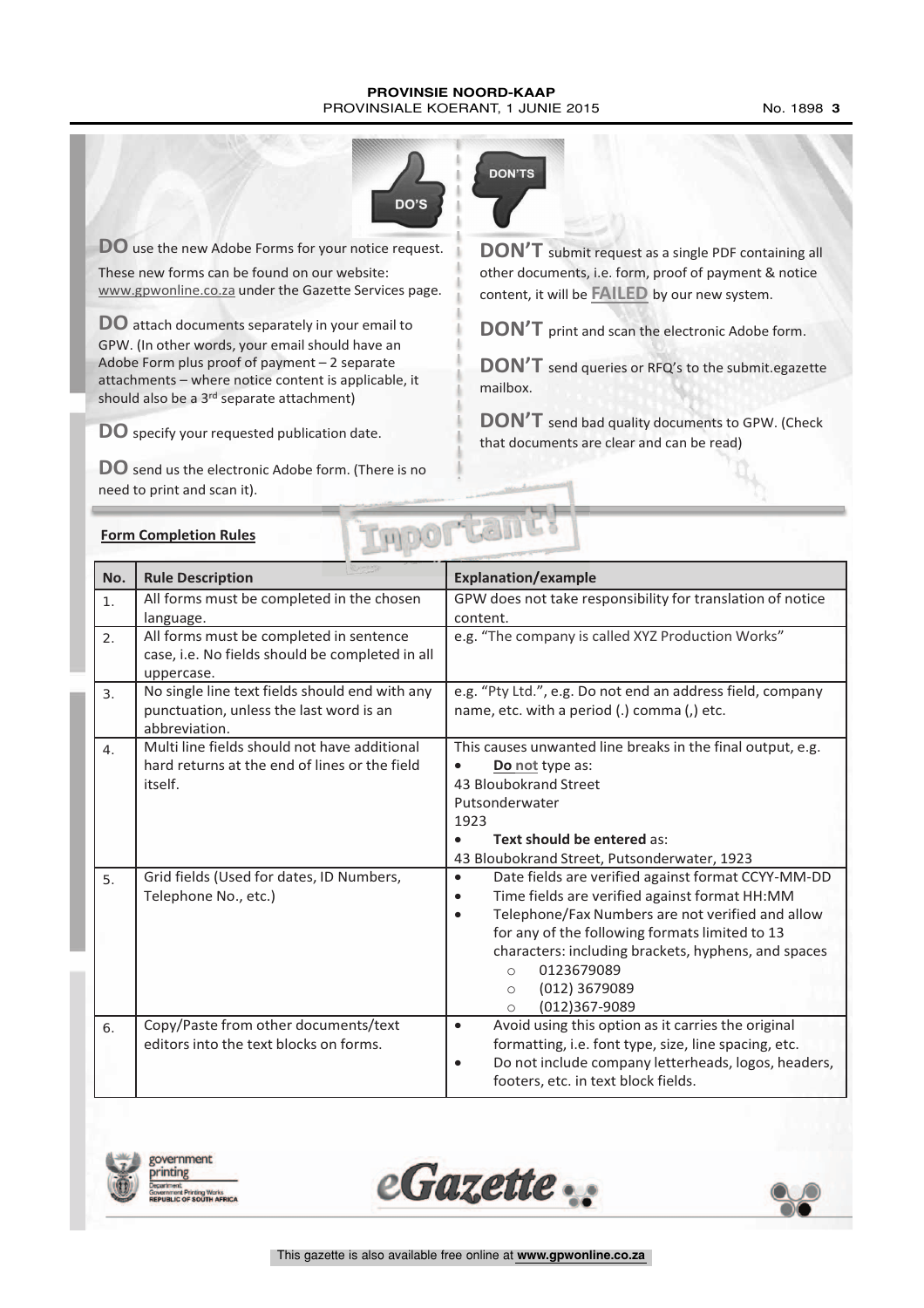#### **PROVINCE OF THE NORTHERN CAPE 4** No. 1898 PROVINCIAL GAZETTE, 1 JUNE 2015

| No. | <b>Rule Description</b>                                     | <b>Explanation/example</b>                                                                                                                                                                                                                                                                                                                                                                                                                                                                                                                                                                                                                                                                                                                                                                                                                                                                                                                                                                                                        |
|-----|-------------------------------------------------------------|-----------------------------------------------------------------------------------------------------------------------------------------------------------------------------------------------------------------------------------------------------------------------------------------------------------------------------------------------------------------------------------------------------------------------------------------------------------------------------------------------------------------------------------------------------------------------------------------------------------------------------------------------------------------------------------------------------------------------------------------------------------------------------------------------------------------------------------------------------------------------------------------------------------------------------------------------------------------------------------------------------------------------------------|
| 7.  | Rich text fields (fields that allow for text<br>formatting) | Font type should remain as Arial<br>$\bullet$<br>Font size should remain unchanged at 9pt<br>$\bullet$<br>Line spacing should remain at the default of 1.0<br>$\bullet$<br>The following formatting is allowed:<br><b>Bold</b><br>$\circ$<br>Italic<br>$\bigcirc$<br>Underline<br>$\circ$<br>Superscript<br>$\circ$<br>Subscript<br>$\circ$<br>Do not use tabs and bullets, or repeated spaces<br>in lieu of tabs and indents<br>Text justification is allowed:<br>Left<br>$\circ$<br>Right<br>$\circ$<br>Center<br>$\circ$<br>Full<br>$\circ$<br>Do not use additional hard or soft returns at the<br>end of line/paragraphs. The paragraph breaks<br>are automatically applied by the output<br>software<br>Allow the text to wrap automatically to<br>$\circ$<br>the next line only use single hard return<br>to indicate the next paragraph<br>Numbered lists are allowed, but no<br>$\circ$<br>special formatting is applied. It maintains<br>the standard paragraph styling of the<br>gazette, i.e. first line is indented. |
|     | e.g.<br>The quick brown fox jumps over the lazy river.      | 1. The quick brown fox jumps over the lazy river. The quick brown fox jumps over the lazy river.<br>2. The quick brown fox jumps over the lazy river. The quick brown fox jumps over the lazy river.                                                                                                                                                                                                                                                                                                                                                                                                                                                                                                                                                                                                                                                                                                                                                                                                                              |



You can find the **new electronic Adobe Forms** on the website www.gpwonline.co.za under the Gazette Services page.

**Experimedion**<br>
You can find the new electronic<br>
Adobe Forms on the website<br>
<u>www.gowonline.co.za</u> under the<br>
Gazette Services page.<br>
Contact the eGazette Contact Centre<br>
on 012-748 6200 or email<br>
Info.egazette@gow.gov.za For any **queries** or **quotations**, please contact the **eGazette Contact Centre** on 012-748 6200 or email  $info.egazette@gpw.gov.$ 

*Government Printing Works does not accept responsibility for notice requests submitted through the discontinued channels as well as for the quality and accuracy of information, or incorrectly captured information and will not amend information supplied.*

*GPW will not be held responsible for notices not published due to non-compliance and/or late submission.*





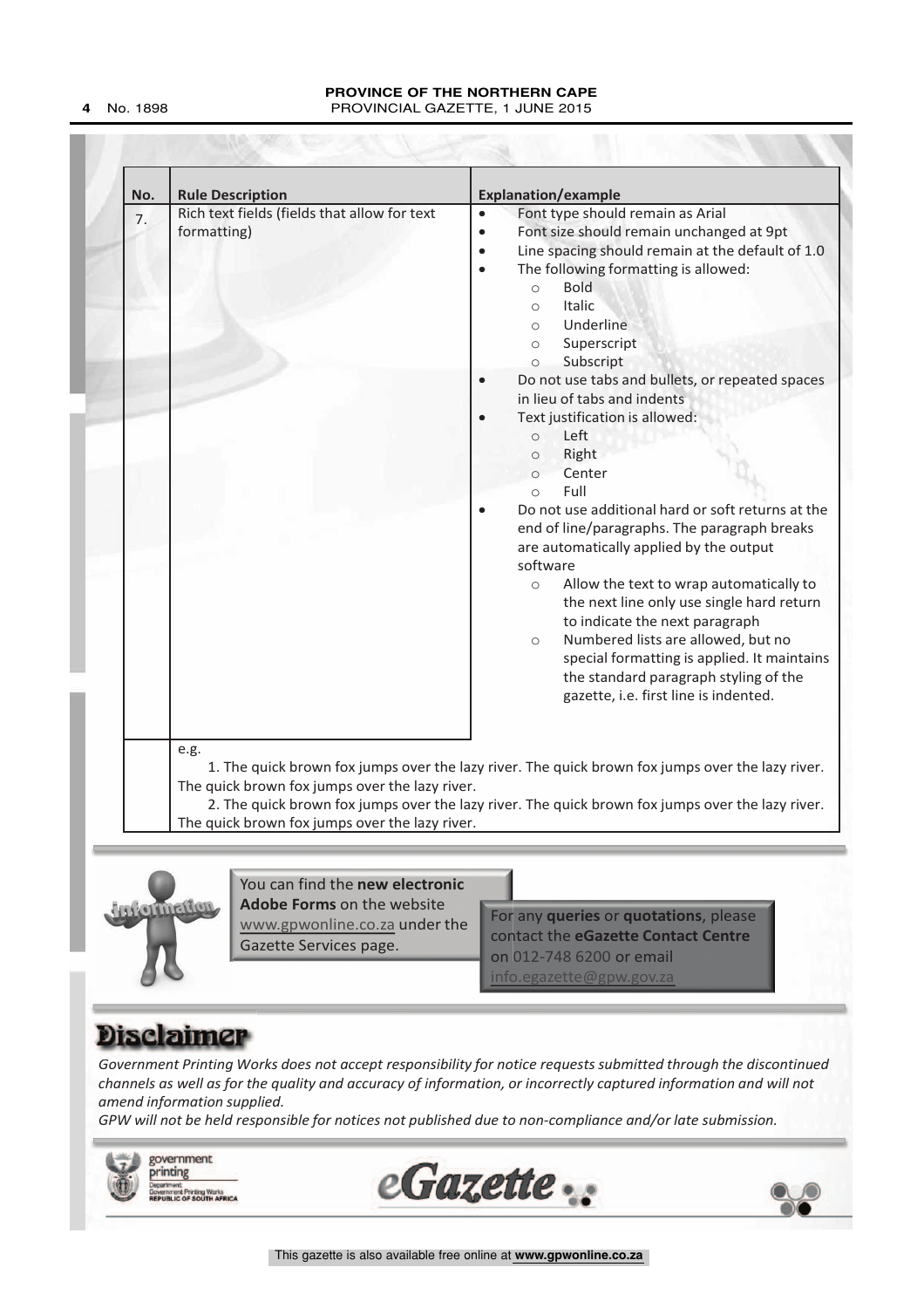## **DISCLAIMER:**

Government Printing Works reserves the right to apply the 25% discount to all Legal and Liquor notices that comply with the business rules for notice submissions for publication in gazettes.

National, Provincial, Road Carrier Permits and Tender notices will pay the price as published in the Government Gazettes.

For any information, please contact the eGazette Contact Centre on 012-748 6200 or email **info.egazette@gpw.gov.za**

#### **CONTENTS • INHOUD**

| No. |                                                                                                                                                                                                                                         | Page<br>No. | Gazette<br>No. |
|-----|-----------------------------------------------------------------------------------------------------------------------------------------------------------------------------------------------------------------------------------------|-------------|----------------|
|     | <b>GENERAL NOTICES • ALGEMENE KENNISGEWINGS</b>                                                                                                                                                                                         |             |                |
| 40  | Removal of Restrictions Act (84/1967) and Northern Cape Planning and Development Act (7/1998): //Khara Hais                                                                                                                             | 6           | 1898           |
| 40  | Wet op Opheffing van Beperkings (84/1967) en Noord-Kaapse Wet op Ontwikkeling en Beplanning (7/1998): //Khara                                                                                                                           |             | 1898           |
| 41  | Wet op Plaaslike Regering: Munisipale Finansiële Bestuur, 2003 en Eiendomsbelasting Wet (6/2004): Kareeberg                                                                                                                             | 8           | 1898           |
|     | 42 Local Government: Municipal Property Rates Act (6/2004): Magareng Local Municipality: Valuation roll for the period<br>1 July 2015 to 30 June 2019: Notice for inspection of second general valuation roll and lodging of objections | 9           | 1898           |
|     | <b>MUNICIPAL NOTICE • MUNISIPALE KENNISGEWING</b>                                                                                                                                                                                       |             |                |
| 24  |                                                                                                                                                                                                                                         | 10          | 1898           |
| 24  | Munisipale Ordonnansie (20/1974): Sol Plaatje Munisipaliteit: Sluiting van 'n gedeelte van Erf 11684, Kimberley                                                                                                                         | 10          | 1898           |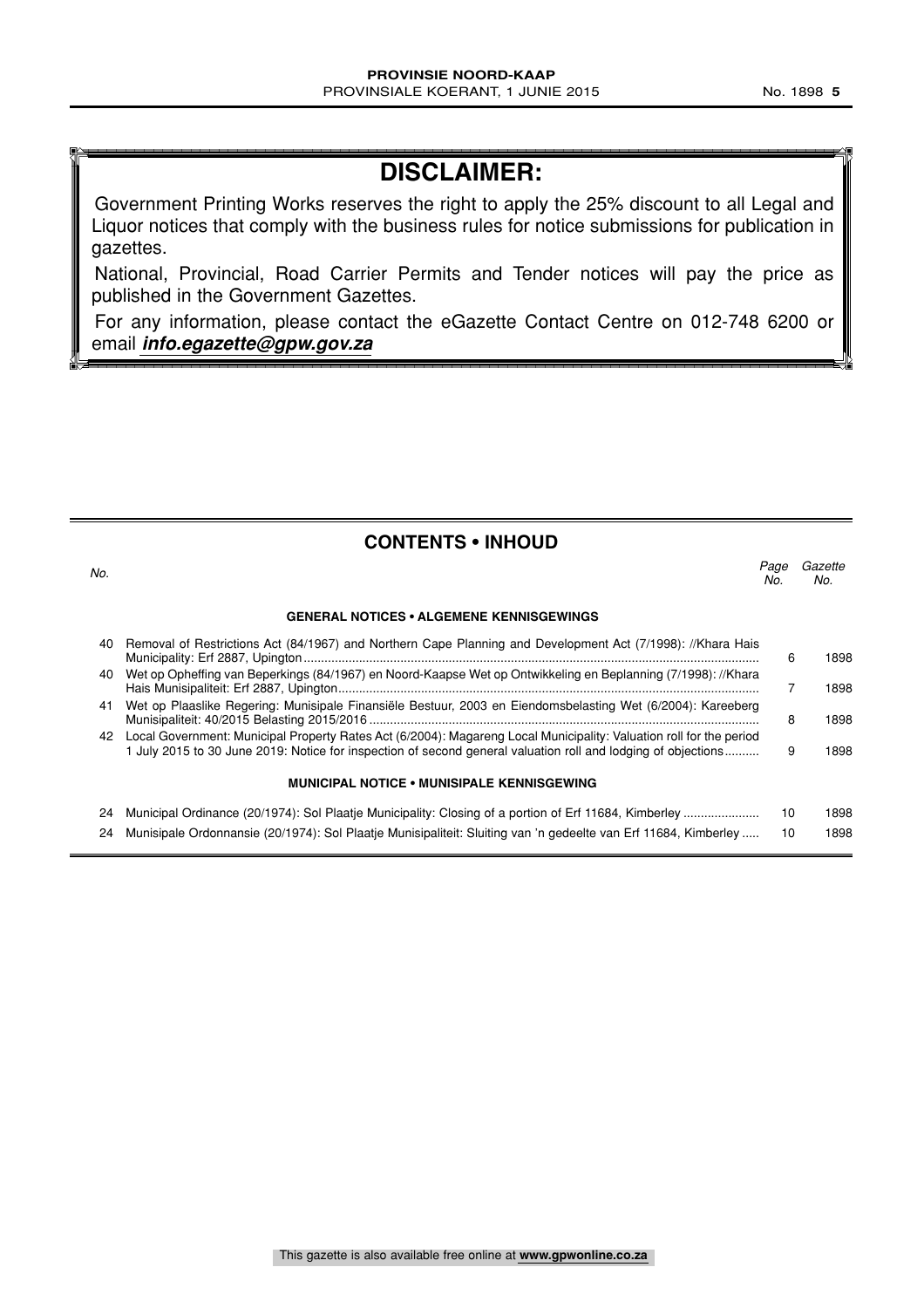#### **GENERAL NOTICES • ALGEMENE KENNISGEWINGS**

#### **NOTICE 40 OF 2015**

#### REMOVAL OF RESTRICTIONS ACT, 1967 (ACT 84 OF 1967) NORTHERN CAPE PLANNING AND DEVELOPMENT ACT (ACT 7 OF-1998)

Applicant: Macroplan (Len J Fourie)

Nature of application : Removal of restrictive title conditions as enumerated in Title Deed T1703/2014, P 3, Section A(c) (i), (ii), (iii) and (iv) to facilitate the rezoning of Erf 2887, Upington.

Full particulars are obtainable from the Town planner of the Council, Telephone 054- 3387372, during normal office hours (Monday tot Friday, 07:30 tot 12:30 and 13:30 to 16:30) and objections against the application, if any, must be lodged in writing with the Municipal Manager on or before Friday, 19 June 2015. Any person with objections against the application, who is unable to write, can during normal office hours on or before Friday, 19 June 2015, report to Mr J du Plessis in office 57, who will put such a person's objections in writing.

DE NGXANGA MUNICIPAL MANAGER Civic Centre Market Street Private Bag X6003 UPINGTON 8800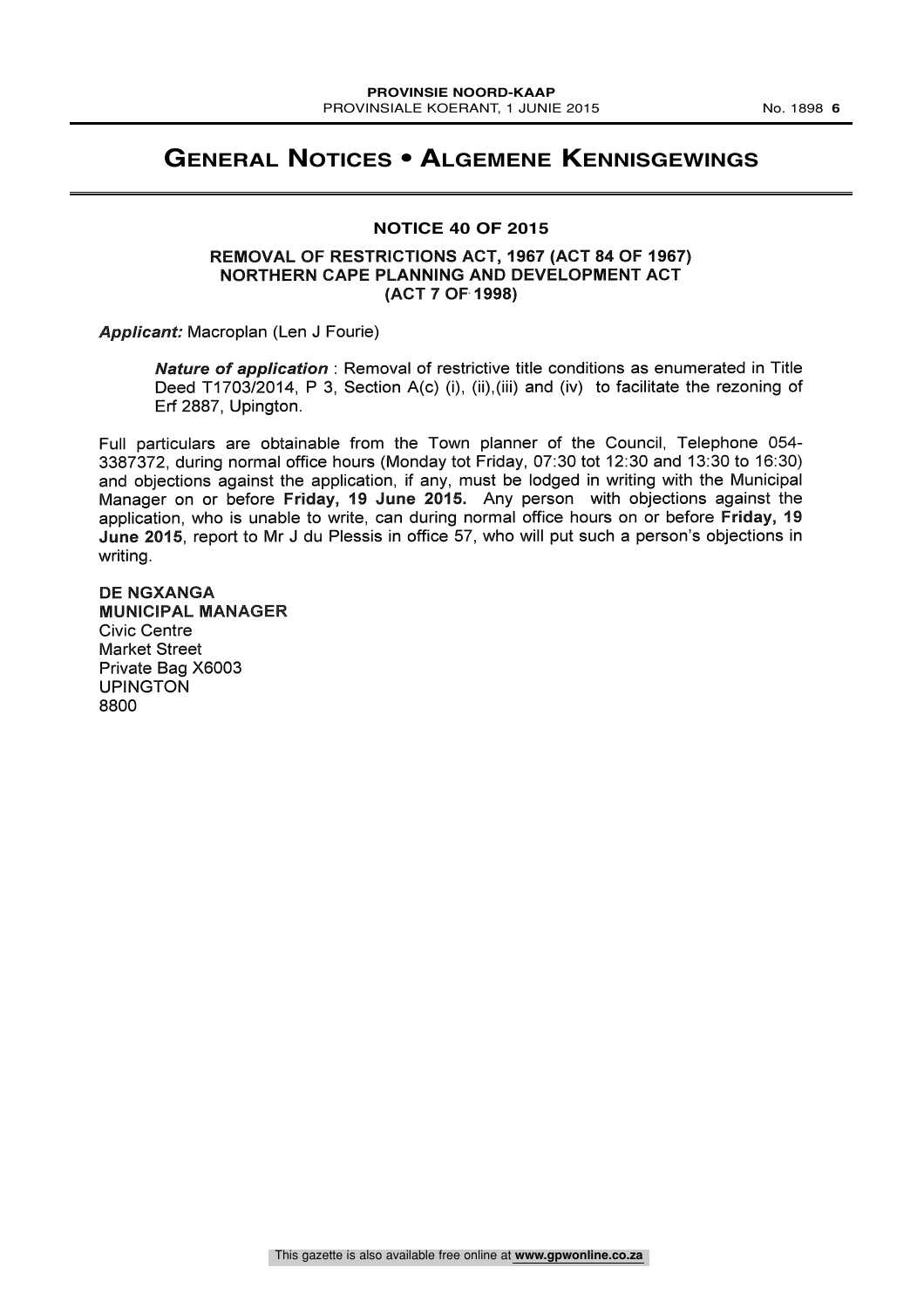#### **KENNISGEWING 40 VAN 2015**

#### MUNISIPALITEIT //KHARA HAIS

#### WET OP OPHEFFING VAN BEPERKINGS, 1967 (WET 84 VAN 1967) NOORD -KAAPSE WET OP ONTWIKKELING EN BEPLANNING (WET 7 VAN 1998)

Aansoeker : Macroplan (Len J Fourie)

Aard van aansoek: Opheffing van beperkende titelvoorwaardes, soos vervat in Titelakte T1703/2014, BI 3, Afdeling A(c) (i), (ii),(iii) en (iv) ten einde die hersonering op Erf 2887, Upington te oorweeg.

Nadere besonderhede is verkrygbaar vanaf die Raad se Stadsbeplanner, Telefoon 054- 3387372, gedurende normale kantoorure (Maandag tot Vrydag, 07:30 tot 12:30 en 13:30 tot 16:30) en besware teen die aansoek, indien enige, moet aldaar skriftelik by die Munisipale Bestuurder ingedien word om hom voor of op Vrydag, 19 Junie 2015, te bereik. Indien enige persoon wat kommentaar wil lewer/vertoe wil rig, nie kan skryf nie, kan sodanige persoon gedurende normale kantoorure voor of op Vrydag, 19 Junie 2015, by Mnr J du Plessis by kantoor 57 aanmeld, waar sodanige persoon se kommentaar/vertoe op skrif gestel sal word.

DE NGXANGA MUNISIPALE BESTUURDER **Burgersentrum Markstraat** Privaatsak X6003 UPINGTON 8800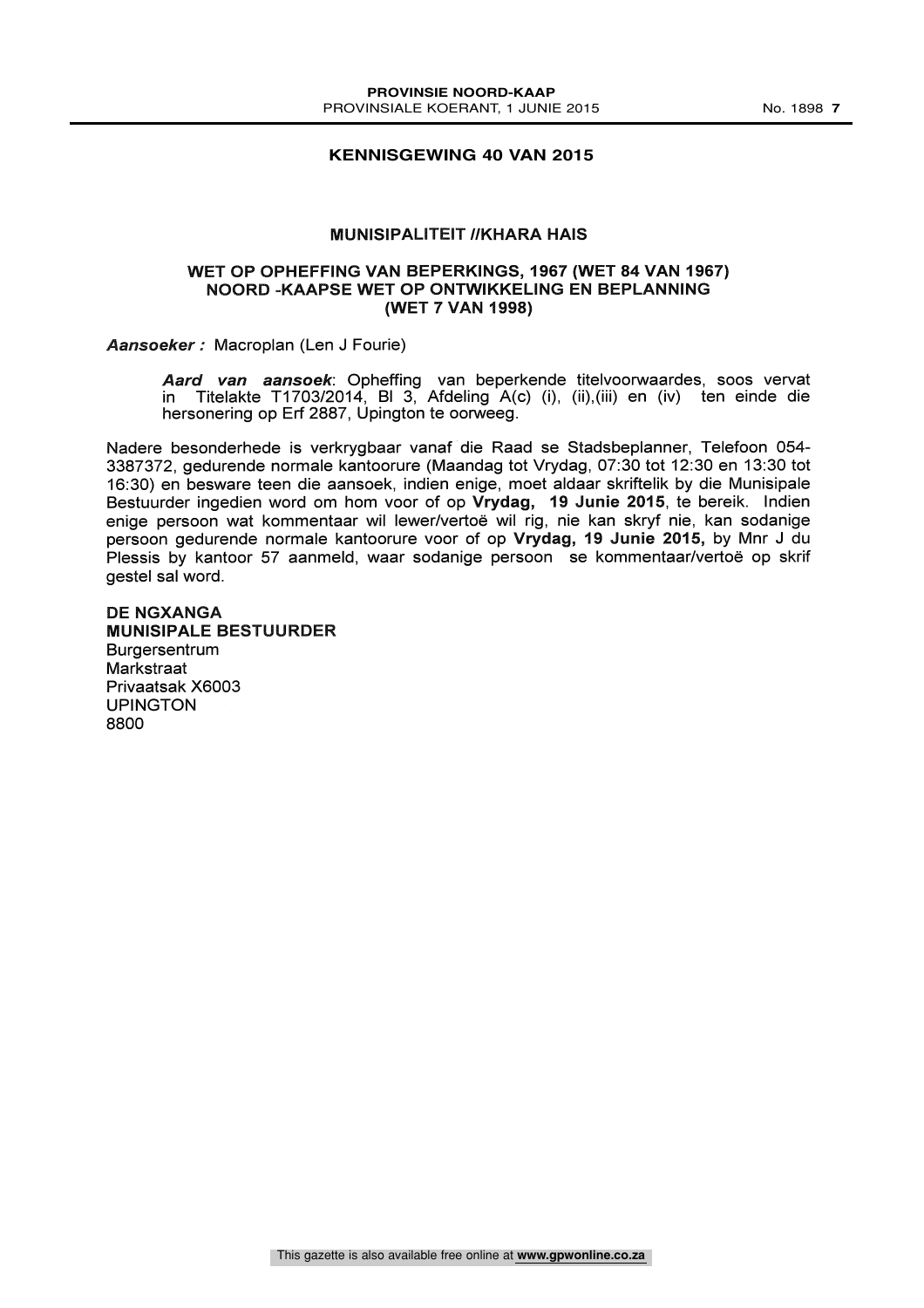#### **NOTICE 41 OF 2015**

Alg /2015

#### KAREEBERG MUNISIPALITEIT

#### 40/2015 BELASTING 2015/2016

Kennis geskied hiermee, ingevolge Artikel 24(2)(c)(i) van die Wet op Plaaslike Regering: Munisipale Finansiele Bestuur, 2003, saamgelees met Artikel 14 van die Eiendomsbelasting Wet no. 6, 2004 dat:

1. Die Raad die volgende belastingtariewe vir die tydperk 1 Julie 2015 tot 30 Junie 2016 vasgestel het:

| Kategorie           | Verhouding | <b>Tarief</b> |                    |
|---------------------|------------|---------------|--------------------|
| Residensieel        | 1:1.000    | 1.0143        | S/R                |
| <b>Staat</b>        | 1:0.25     | 0.0429        | <b>S/R min 20%</b> |
| Landbou - staat     | 1:0.0029   | 0.0007        | S/R min 35%, 20%   |
| Landbou             | 1:0.25     | 0.0008        | <b>S/R min 35%</b> |
| Meentgrond          | 1:0.037    | 0.0079        | S/R                |
| Kerke               | 1:1.000    | 0.0143        | S/R min 100%       |
| Infrastruktuur      | 1:1.000    | 0.0143        | S/R min 100%       |
| Weldaadorganisasies | 1:1.000    | 0.0143        | S/R min 100%       |
| Sportgronde         | 1:1.000    | 0.0143        | S/R min 100%       |

| Tarief           |                    |
|------------------|--------------------|
| 1.0143           | S/R                |
| 0.0429           | <b>S/R min 20%</b> |
| 0.0007           | S/R min 35%, 209   |
| 0.0008           | <b>S/R min 35%</b> |
| 0.0079           | S/R                |
| 0.0143           | S/R min 100%       |
| 0.0143<br>$\sim$ | S/R min 100%       |
| 0.0143           | S/R min 100%       |
| 0.0143           | S/R min 100%       |
|                  |                    |

Bogenoemde belastings is verskuldig en betaalbaar op die eerste dag van Julie 2015 en rente  $2.$ soos bepaal kragtens Artikel 24(2)(c)(ii) van die Wet op Plaaslike Regering: Munisipale Finansiele Bestuur, 2003 sal gevorder en verhaal word op belastings wat onbetaal is na die onderskeie vervaldatums soos bepaal in die verordening.

#### MNR. W. DE BRUIN MUNISIPALE BESTUURDER

Posbus 10 **Carnarvon** 8925

Tel. 053-3823012

29 Mei 2015

L5.3.1.2 L5.1.1-2015/2016

Provinsiale Koerant **Webtuiste** Noordwester, 29 Mei 2015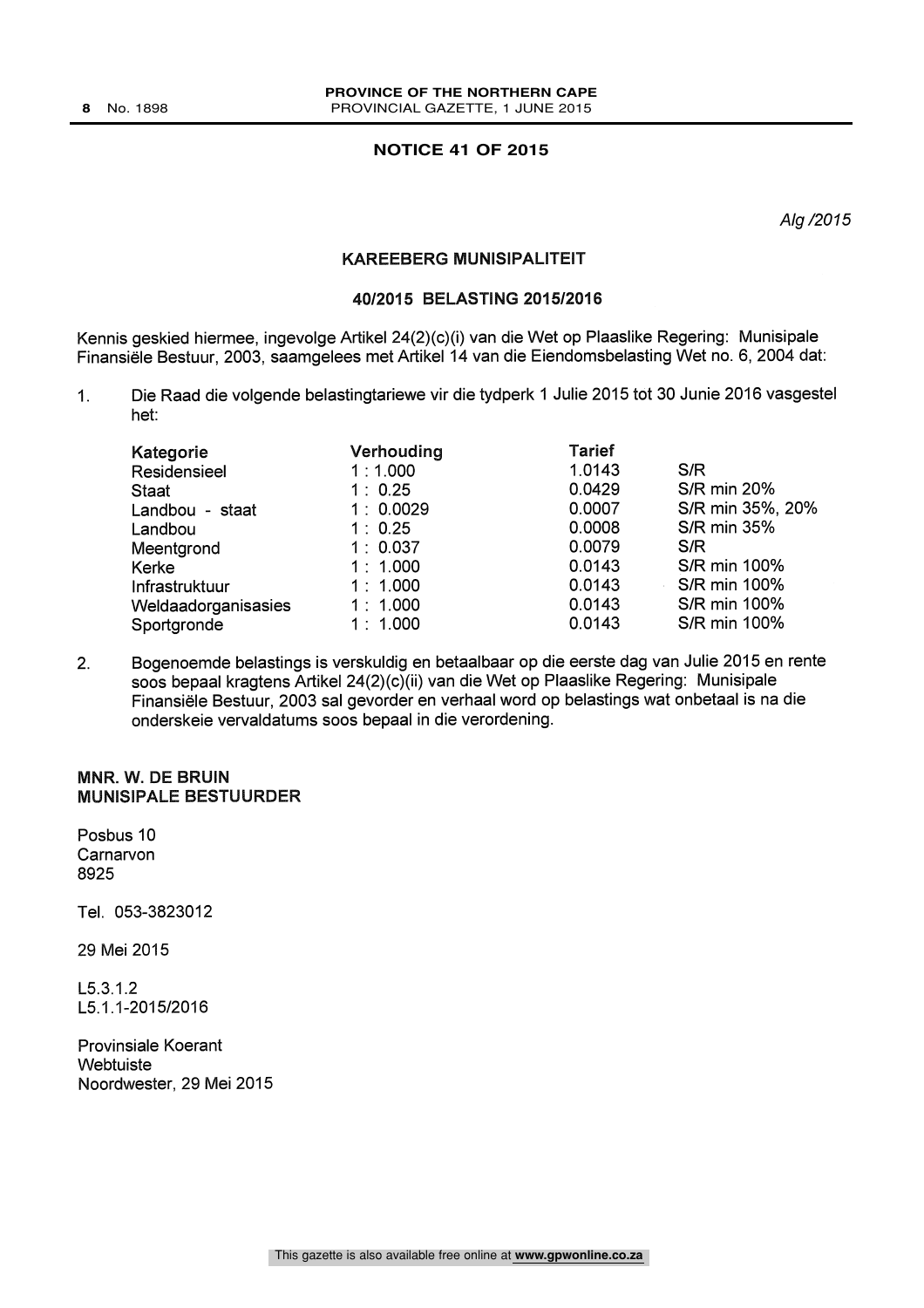#### **NOTICE 42 OF 2015**

#### MAGARENG LOCAL MUNICIPALITY

#### VALUATION ROLL FOR THE PERIOD 1 JULY 2015 TO 30 JUNE 2019 NOTICE FOR INSPECTION OF SECOND GENERAL VALUATION ROLL AND LODGING OF OBJECTIONS

Notice is hereby given in terms of Section  $49(1)(a)(i)$  of the Local Government: Municipal Property Rates Act 2004 (Act No.6 of 2004), that the second General Valuation Roll for the financial years 1 July 2015 until 30 June 2019 is open for public inspection at the Municipal Offices listed below, on Monday to Friday during office hours 08:30 to 15:30 from 18 February 2015 until 27 March 2015.

In addition the valuation roll is available on our website: www.magareng.gov.za

An invitation is hereby issued in terms of Section  $49(1)(a)(i)$  of the Act for any owner of the property or other person who so desires to lodge an objection with the Municipal Manager in respect of any matter reflected in, or omitted, from the valuation roll within the above mentioned period. Attention is specifically drawn to the fact that in terms of Section 50(2) of the Act an objection must be in relation to a specific individual property and not against the valuation roll as such.

The form for lodging an objection is obtainable from the listed Municipal Offices or website www.magareng.gov.za.

The completed objection forms must be returned by hand to any of the listed Municipal Offices.

No electronic form will be accepted. CLOSING DATE FOR THE OBJECTIONS IS 13:00 ON FRIDAY 27 MARCH 2015. NO LATE OBJECTIONS WILL BE ACCEPTED. For enquiries please call 053 497 3111 ask for Revenue Section.

| <b>Magareng Local Municipality</b><br><b>Warrenton Library Hall</b><br>Corner Margrietta & Prinsloo<br>Loo Streets<br>Warrenton<br>8530 | <b>Magareng Local Municipality</b><br><b>Ikhutseng Offices</b><br><b>Namelang Street</b><br>Warrenton<br>8530 | Magareng Local Municipality<br><b>Warrenvale Library Offices</b><br>Warrenton<br>8530 |
|-----------------------------------------------------------------------------------------------------------------------------------------|---------------------------------------------------------------------------------------------------------------|---------------------------------------------------------------------------------------|
| <b>Magareng Local Municipality</b><br><b>Warrenton Main Offices</b><br>Corner Margrietta & Prinsloo<br>Loo Streets<br>Warrenton<br>8530 |                                                                                                               |                                                                                       |

#### Addresses for the listed Municipal Offices

Leslie Mokoena Acting Municipal Manager Magareng Local Municipality Corner Margrietta & Prinsloo Loo Warrenton, 8530 Tel No: 053 497 3111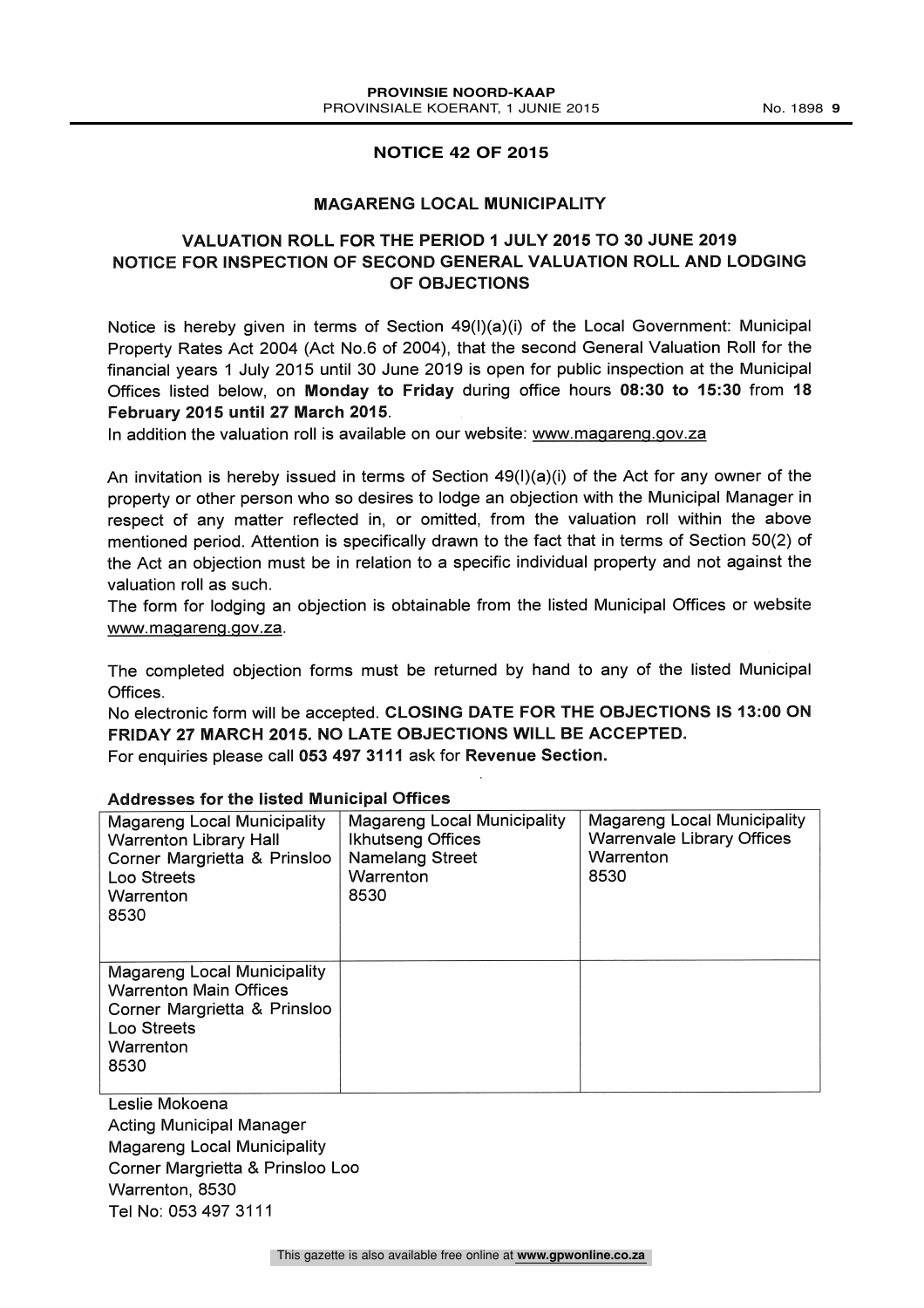### **MUNICIPAL NOTICE • MUNISIPALE KENNISGEWING**

#### **MUNICIPAL NOTICE 24**

#### SOL PLAATJE MUNICIPALITY

#### CLOSING OF A PORTION OF ERF 11684, KIMBERLEY

Notice is hereby given in terms of Section 137 (1) of the Municipal Ordinance, 1974 (Ordinance 20 of 1974), that the Sol Plaatje Municipality has permanently closed a portion of erf 11684, Kimberley.

S/362/25/199(p174)  $15/3 - 11684$ 9 000 000 33334

#### G H AKHARWARAY MUNICIPAL MANAGER

Civic Offices KIMBERLEY

# **MUNISIPALE KENNISGEWING 24** THEIRAL E KENNIGGEWING

Mun /2015

#### SOL PLAATJE MUNISIPALITEIT

#### SLUITING VAN 'N GEDEELTE VAN ERF 11684, KIMBERLEY

Kennis geskied hiermee ingevolge Artikel 137(1) van die Munisipale Ordonnansie, 1974 (Ordonnansie 20 van 1974) dat die Sol Plaatje Munisipaliteit 'n gedeelte van erf 11684, Kimberley permanent gesluit het.

5/362/25/199(p174)  $15/3 - 11684$ 9 000 000 33334

#### G H AKHARWARAY MUNISIPALE BESTUURDER

**Stadskantore** KIMBERLEY